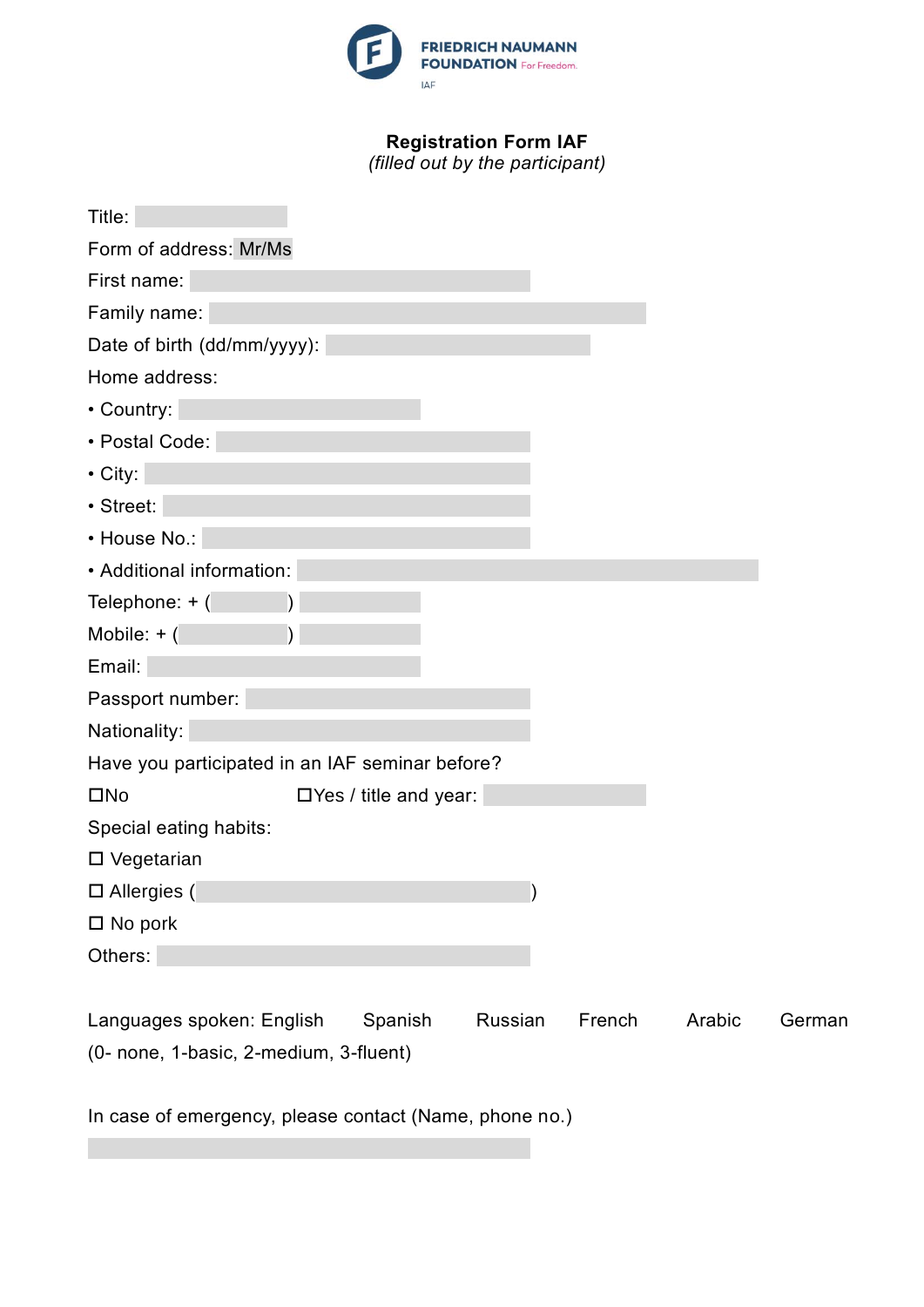

Describe your professional development, activities in politics and civil society within the 5 last years.

## **Politica**l

Dates **Position**, main tasks

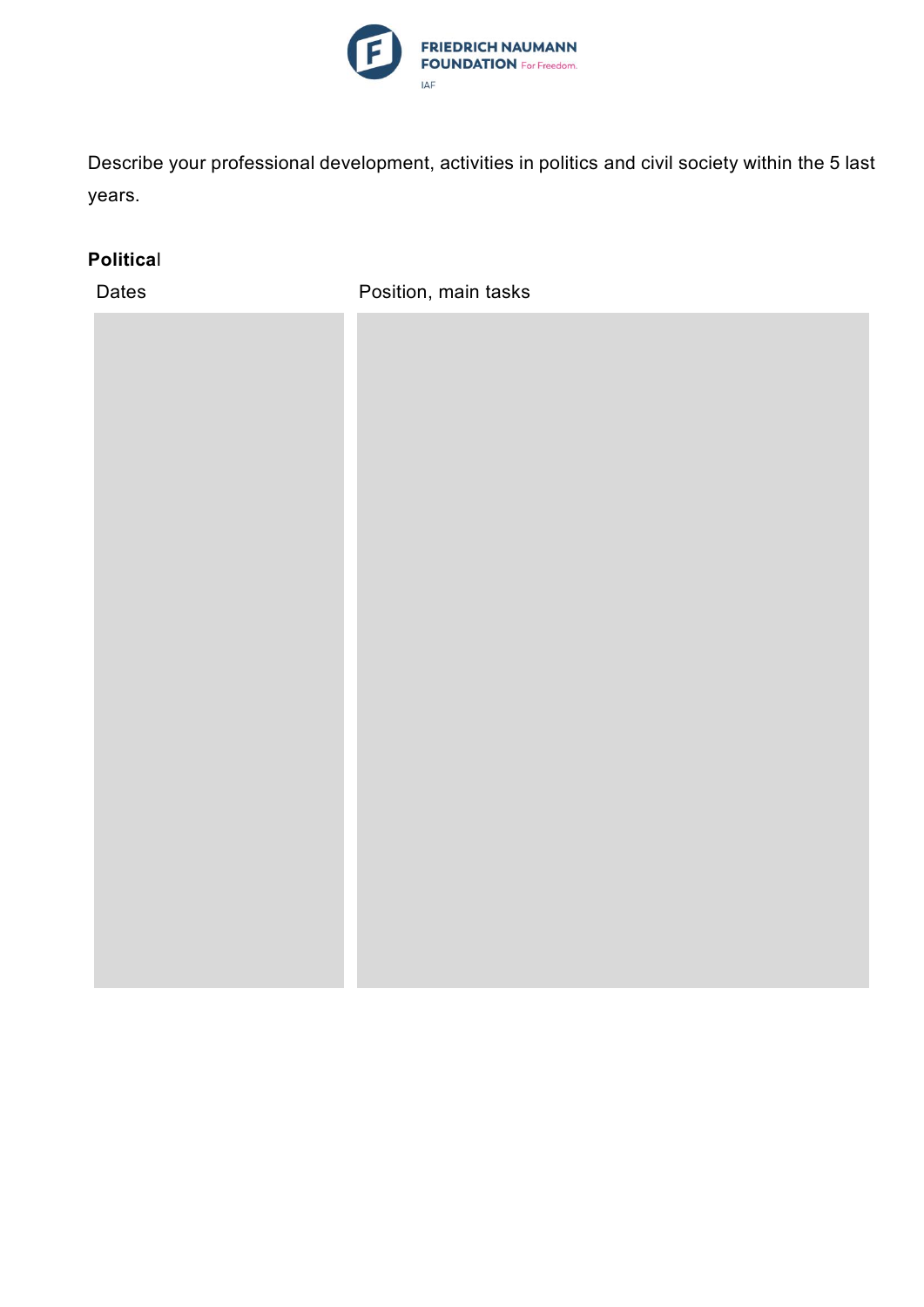

## **Civil Society**

| Dates | Position, main tasks |
|-------|----------------------|
|       |                      |
|       |                      |
|       |                      |
|       |                      |
|       |                      |
|       |                      |
|       |                      |
|       |                      |
|       |                      |
|       |                      |
|       |                      |
|       |                      |
|       |                      |
|       |                      |
|       |                      |
|       |                      |
|       |                      |

## **Professional**

| Position | Main tasks, functions |
|----------|-----------------------|
|          |                       |
|          |                       |
|          |                       |
|          |                       |
|          |                       |
|          |                       |
|          |                       |
|          |                       |
|          |                       |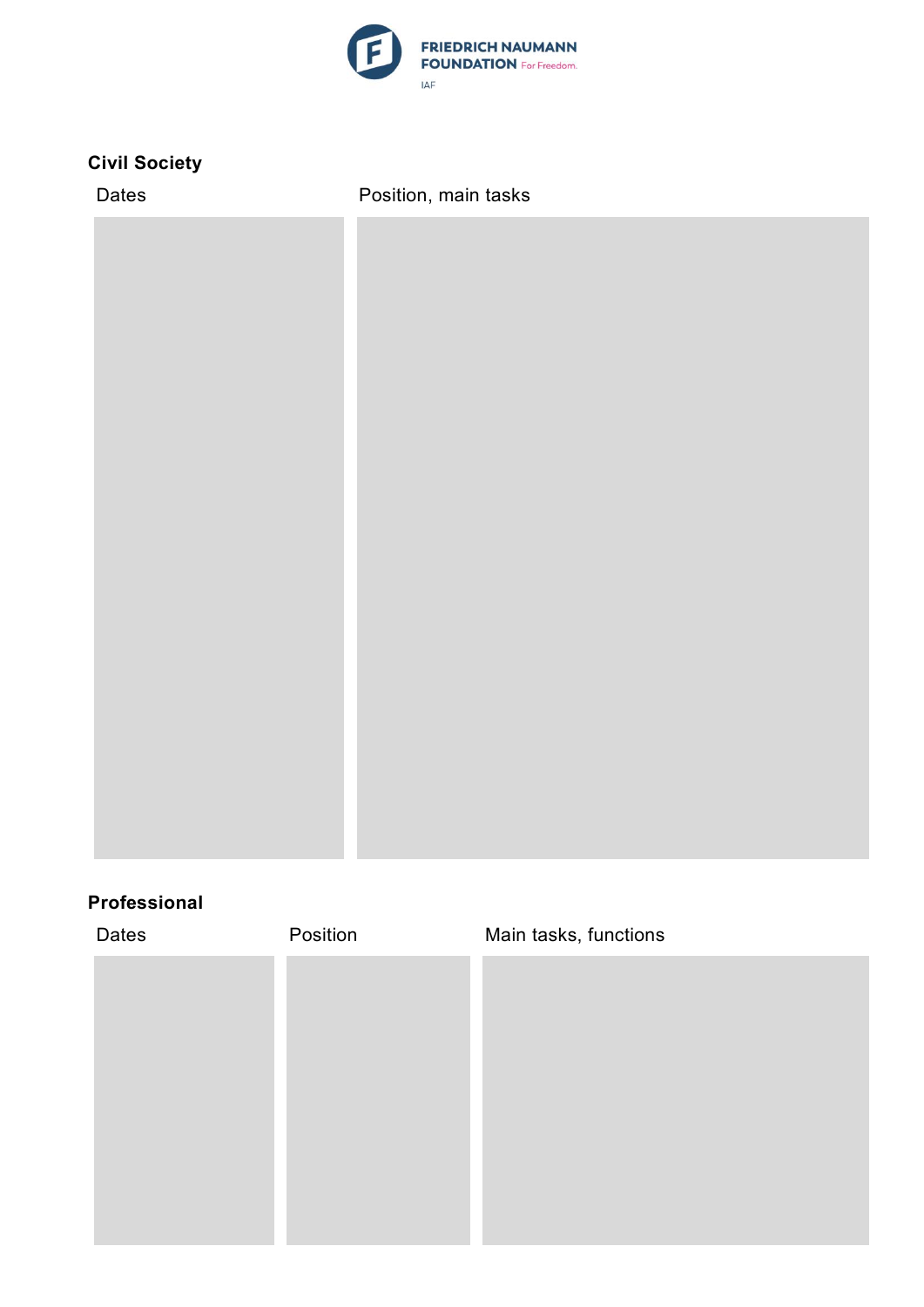



Your main field of expertise:

Liberalism stands for different values, such as freedom, equality of opportunity, tolerance, and others. Please, name one value you consider important in the actual political situation in your country. Why is it of importance?

How will you profit from your participation in this seminar?

How can others profit from your participation?